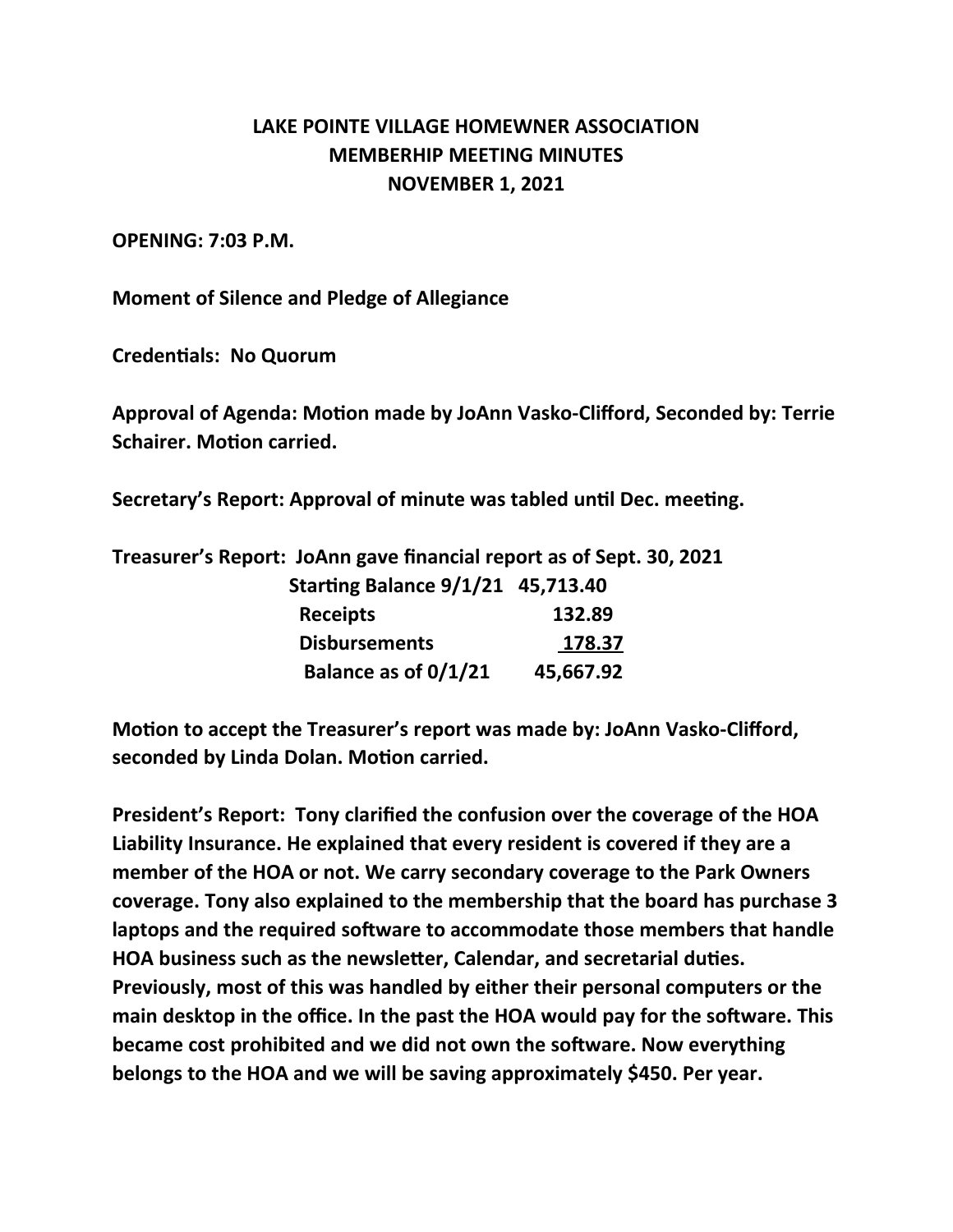**Tony discussed membership and how we are down to 94 members out of 361 homes. We cannot make membership mandatory therefore we must come up with ideas to increase our numbers. We are finally starting to see daylight after Covid and activities will be able to go full force. I was also explained that presently we have no candidates to run for the open board positions (which Is all 7 positions. If we do not get enough members interested in running our only recourse is to shrink the Board to 5 members and if we can't do that, the HOA will have to pursue becoming defunct. In which case, all our funds will be donated to charity. The Deadline for registering to run for office is 12/31/21.**

**Tony also mentioned that we have been trying to get people interested in the HOA as something more than a punching bag. We have had a couple of FREE functions that we have worked on with management and have had less than favorable turnout. Don't listen to the people that only have bad remarks to make, come out and see for yourself. He mentioned that perhaps an event that brought food trucks into the park might be enjoyable and asked for suggestions. Several ideas as to the types of food were mentioned.** 

## **Committee Reports:**

**Welcome: Solveig Barnes spoke to the members and told them that she was ready to get out and start meeting our new residents. She apologized for it taking so long, but Covid put us behind.**

**C.E.R.T.: Pam Hanvik explained what they are and what they do. She also mentioned thatt he committee will be having it annual golf cart roundup on April 13th. Be sure to sign up because they fill up fast. Be on the lookout for the notice in the Newsletter and the sign-up sheet in the library.**

**F.M.O.: Fred Edwards told them he was the Representative for the Park and if anyone wanted more information, they could contact him. He will be back in January and will go north in April.**

**Bloodmobile: JoAnn Vasko-Clifford explained what it is and that we needed a volunteer to be chairperson.**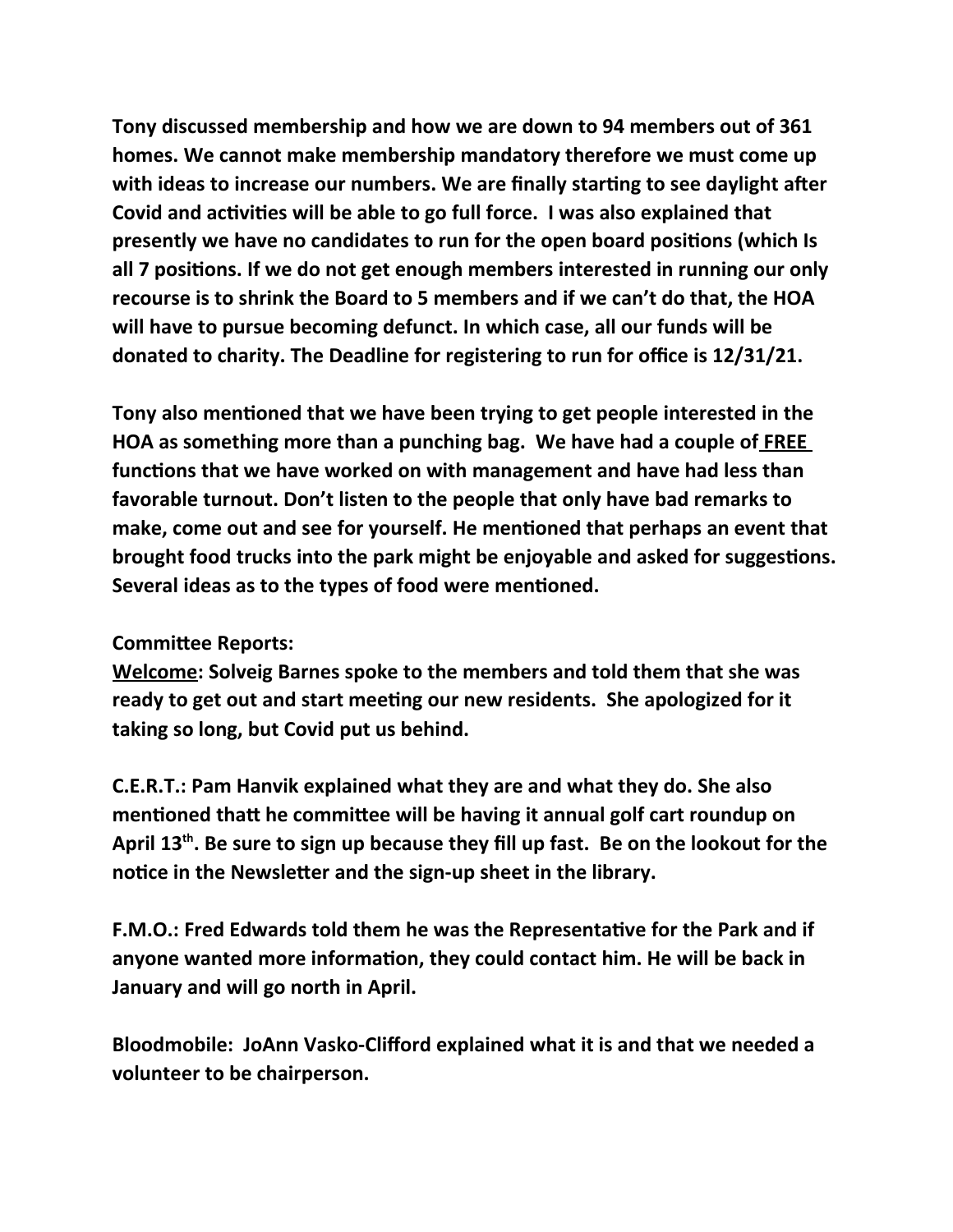**Activities: Debbie Jasnau talked about the many activities available and the need for volunteers to coordinate them. She introduced Sharon Applegate as the new coordinator for Cards & Games.**

**Cards & Games: Sharon Applegate introduced herself and stated she is excited to get underway with her new position/**

**Computer Club: Gary Bayse introduced himself and reminded everyone that the club meets the1st and 3rd Monday at 1pm in the library.**

**Potluck & Singspiration: Bob Day introduced himself and gave a thank you to all the volunteers that make the HOA and activities work. He also mentioned that the Potluck is on the 3rd Thursday of the month at 5:30 and that Singspiration will be starting back up on 11/14 at 7 pm in the clubhouse.**

**Community Projects: Debbie King stated that they have been busy sewing thru covid making all the items used by the Nursing Homes and Hospice. She is also looking for a volunteer to handle the community flags that we put out for patriotic holidays.**

**Mexican Train Dominoes, Yankee Swap, Thanksgiving Dinner, and Sat. Coffee: Terrie Schairer is coordinating these functions, and could use some volunteers.**

**First Friday Fun Fest.: Neal Bernard is coordinating this activity and invites all residents to join him at the clubhouse for music, karaoke and just plain fun. Fun begins at 5:00 pm. Bring snacks for your table if you like.**

**Shuffleboard: Joe Strahl says he is up and running and invites everyone to come out and play, Tuesday and Saturdays at 10 am.**

**Old Business: Home Show – JoAnn explained what it is and that it will be put back on the active calendar for Feb. of 2024.**

**New Business: By-Law Amendments – JoAnn explained what the board is trying to accomplish and how the procedure is to be followed. She asked if the**